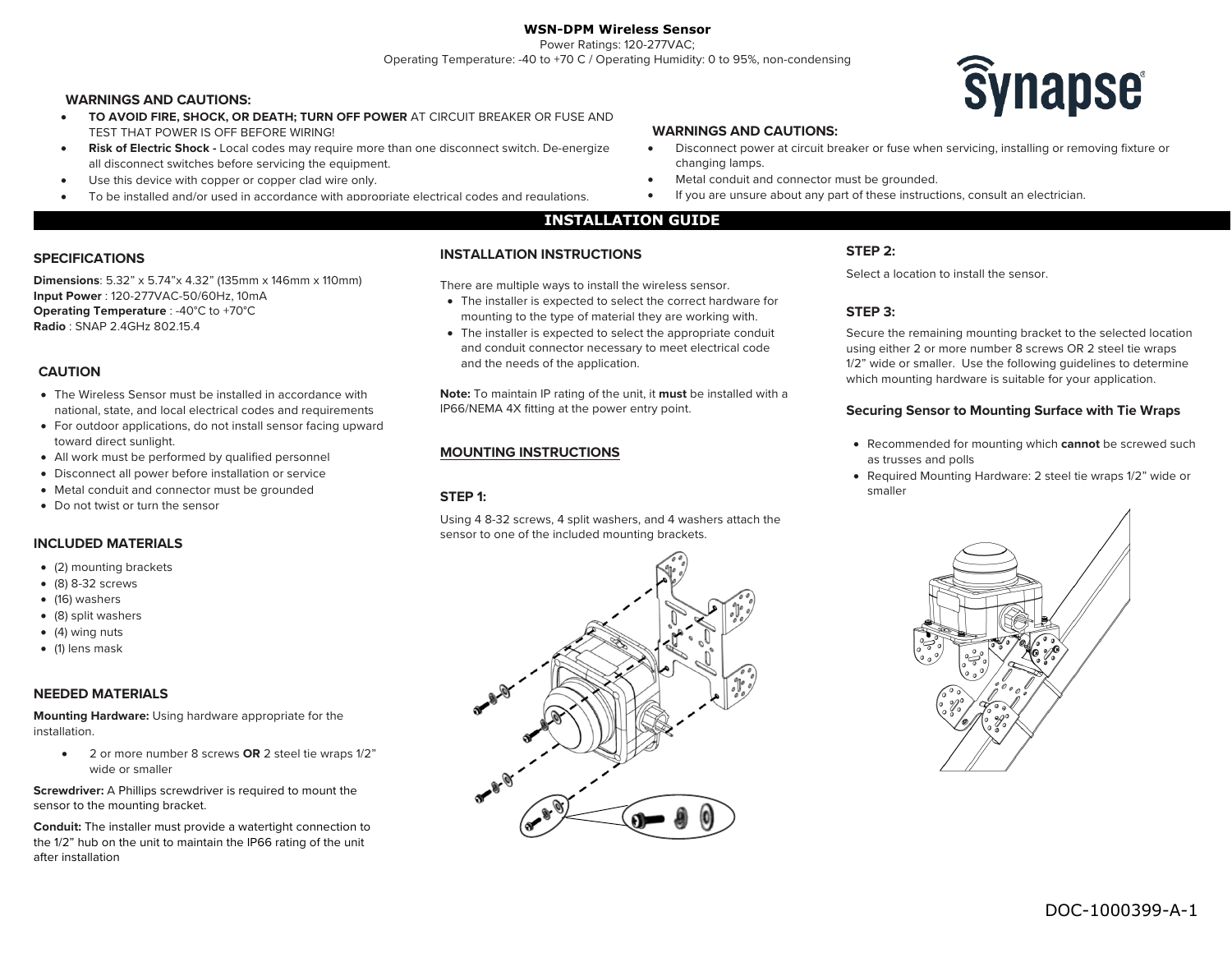## **Securing Sensor to Mounting Surface with Screws**

- Recommended for mounting to flat surfaces which can be screwed such as ceilings or walls
- Required Mounting Hardware: 2 or more number 8 screws appropriate for the mounting medium







## **STEP 4:**

Use the remaining included hardware to attach the brackets together at the desired angle. The sensor can be positioned at 0°, 45°, or 90° relative to the mounting surface.

The drawings below demonstrate how to assemble the bracket so that the sensor is positioned at 90° relative to the mounting surface.





#### **LENS MASK INSTRUCTIONS (OPTIONAL)**

#### **STEP 5:**

The optional lens mask provides the ability to limit coverage areas for example, in hallways or multi-use environments. The mask has three 90° sections. One or two of the sections can be removed, to provide different coverage patterns. Snap the mask onto the lens and rotate to the desired position.



## **CONDUIT INSTRUCTIONS**

#### **Notes:**

- The installer is expected to select the appropriate conduit and conduit connector necessary to meet electrical code and the needs of the application.
- To maintain IP rating of the unit, it **must** be installed with a IP66/NEMA 4X fitting at the power entry point.
- When possible, it is recommended to use flexible conduit so the unit can be easily adjusted after installation.
- Be sure to install the conduit such that it does not block the sensor's ability to detect light.

### **STEP 6:**

Run conduit to the  $\frac{1}{2}$ " hub built into the sensor unit.  $\frac{1}{2}$ " rigid metal conduit (RMC) or intermediate metal conduit (IMC) can be threaded directly on to the hub. Flexible metal conduit (FMC, liquid tight flexible metal conduit (LFMC), or electrical metal tubing (EMT) can be connected to the hub, when paired with a compatible connector.

The drawings on the following page show a few of the conduit/connector options possible. Not all configurations shown are watertight.